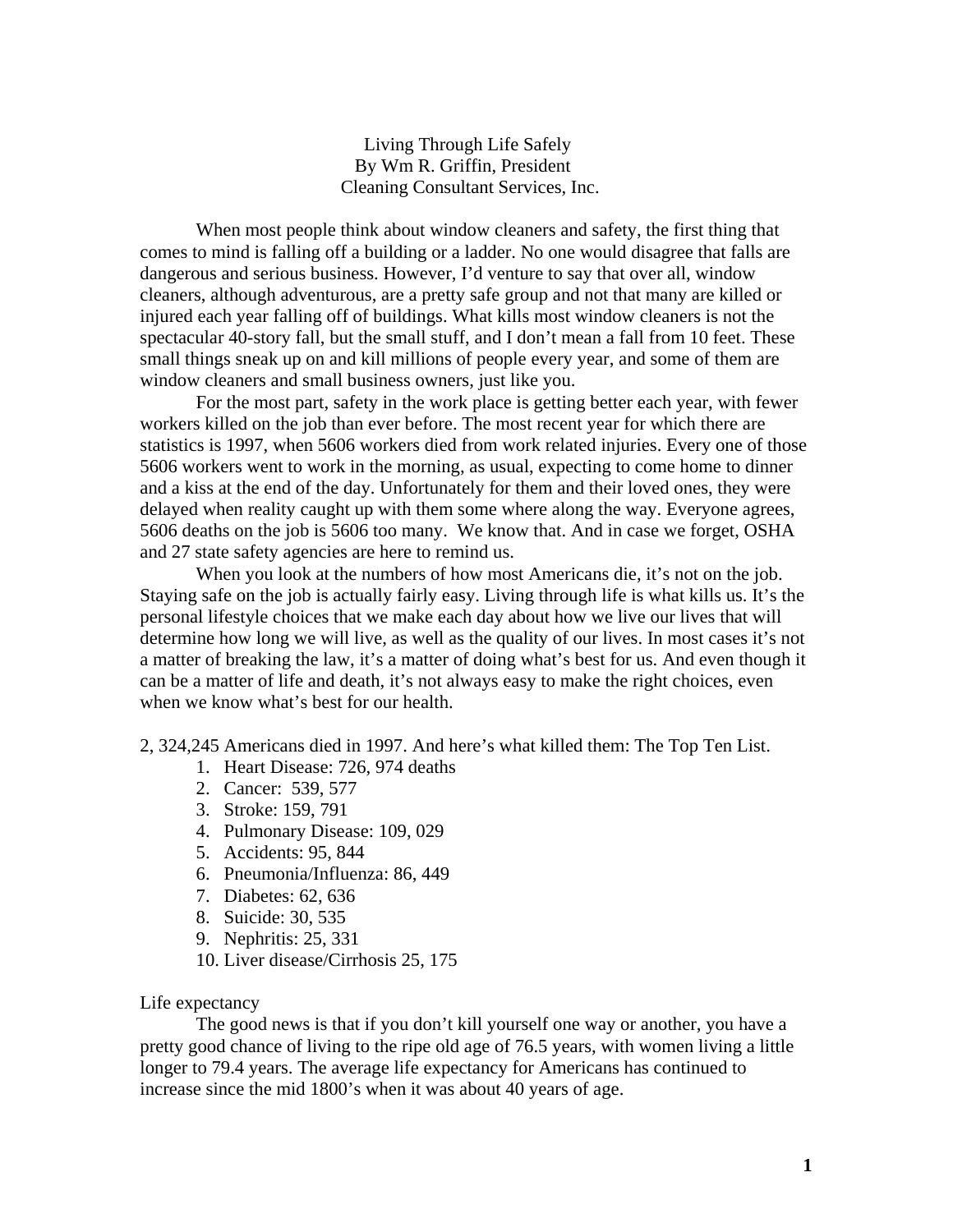And what's really exciting is that recent advances in medical science are expected to increase the average life expectancy to as much as 120 year with in the next 50 years. The bad news is that most of us won't live long enough to benefit from those advances.

## The Small Stuff that Kills Us

For the most part it's common sense, but we get so busy living life that we often forget to apply what we know. Here are some examples:

#### The Sun

Wearing sunscreen when working outdoors in the sun. The ultra violet rays of the sun are well known for causing skin cancer. Over 41,600 new cases in 1998, with an estimated 9,200 deaths. The next time you're enjoying the weather and thinking about how lucky you are to have a profession that allows you to work out doors, in the fresh air and sun shine, take a minute to apply a dab of sun screen in the appropriate places. That's safer than telling yourself it's not a problem, I've been doing it for years.

## Let's Go For A Ride

Another common killer is automobile accidents, 43, 458 deaths in 1997, with over 4, 277,000 emergency room visits for related injuries. Driving defensively, wearing your seat belt, and making sure your vehicle is mechanically sound will reduce these numbers.

# Give Me A Beer

Alcohol is another killer. We are all pretty familiar with the problems of drinking, driving and getting caught. If you are lucky, you just lose your license for six months, go to drunk school on weekends for a year, spend one day in jail and get a \$5000 fine. If your unlucky, you kill a family (maybe your own), end up in a wheel chair, get charged with vehicular homicide and win free room and board for 10 years in state prison. In 1997, there were 19, 576 alcohol-induced deaths; not counting 8,563 alcohol related motor fatalities. There were also another 25, 175 deaths from chronic liver disease and Cirrhosis, both of which are commonly attributed to alcohol abuse.

And while were in the neighborhood, illegal drug use resulted in 14, 843 deaths in 1996 and 142, 164 cocaine related emergency room episodes in 1995. Everybody likes to have a good time. However, moderation is a safer and healthier approach. If you're out of control, get help before it's too late.

 One of the problems with addiction is that you're thought process is so confused that you don't think you have a problem. The reality is that if your work is negatively affected and your personal life centers around drugs and alcohol you're in trouble and need help. Reach for a lifeline now, it's only going to get worse if you don't do something about it.

#### Smoking

Twenty-seven percent of all men over 18 smoke cigarettes and 37% of high school drop outs smoke. The only ones who don't see the connection between health problems and death from smoking are the tobacco companies. The next time you reach for a cigarette or cough up some of that chewy green stuff, think about the people you see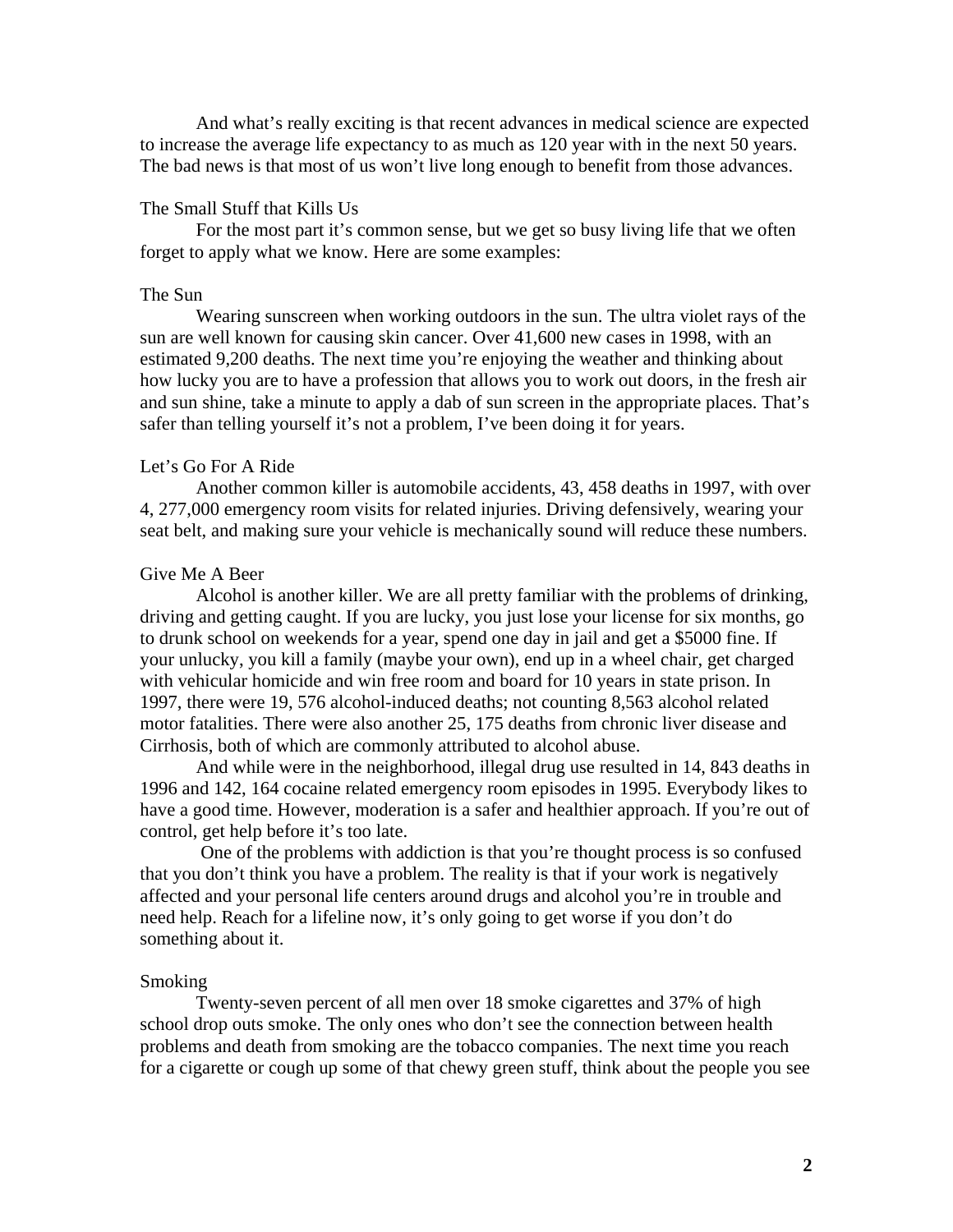rolling around those little green tanks of oxygen with the plastic tube that goes up their nose.

 And don't forget the 171,500 new cases of lung cancer diagnosed each year, or the 160,000 people who will die from lung cancer this year. How to avoid it, stop now. Put those cigarettes down and make a personal commitment to never let a cigarette touch your lips again. Personally I've always thought there were better uses for my lips than smoking.

## The Food We Eat

We love to eat, give me two big Mac's with cheese, a biggy fry and a jumbo Dr. Pepper. Makes my mouth water just thinking about it. Now think about this, 54% of adults are overweight and 14% of children are over weight. The average weight and height for man today is 5 ft, 9 inches and 180 pounds, that amounts to a 6% increase in the average weight over the last ten years. If you're overweight it will have a negative impact on your life and health: such as life expectancy, back, heart and breathing problems. Not to mention mental health problems and limits on physical exertion.

In 1994, 19% of Americans had High Serum Cholesterol, with the mean level being, mg/dL: 203. In 1995 there were 16.6 million office visits to physicians for Cholesterol reduction. There is a Spanish saying that goes something like this; A fish dies by its mouth, and I would say that applies to humans as well.

Another side of the food issue is food poisoning. I used to say I would eat anything, now I'm a little pickier. There are approximately 250 different food borne illnesses described and probably also a good number that we don't know about yet. The most common symptoms are vomiting and diarrhea. It estimated that there are at least 6 million and possibly as many as 80 million food borne infections and intoxication's in the USA each year, with an estimated 9000 deaths. Medical cost and lost wages have been estimated at one billion dollars per year. If it doesn't look, smell or taste good, don't eat it.

#### Exercise

Physical activity plays a key role in living a long and healthy life. Being physically inactive is a serious nationwide problem. Sixty percent of adults do not achieve the recommended amount of physical activity and 25% are not active at all, and inactivity increases with age. Yet no one is too old to enjoy the benefits of regular physical activity.

There are three important points here:

- 1. People who are usually inactive can improve their health and well being by becoming even moderately active on a regular basis.
- 2. Physical activity need not be strenuous to achieve health benefits.
- 3. Greater health benefits can be achieved by increasing the amount (duration, frequency and intensity) of physical activity.

Regular daily physical activity improves health in the following ways:

- Reduces the risk of dying prematurely
- Reduces the risk of dying from heart disease
- Reduces the risk of developing diabetes and high blood pressure
- Reduces the risk of developing colon cancer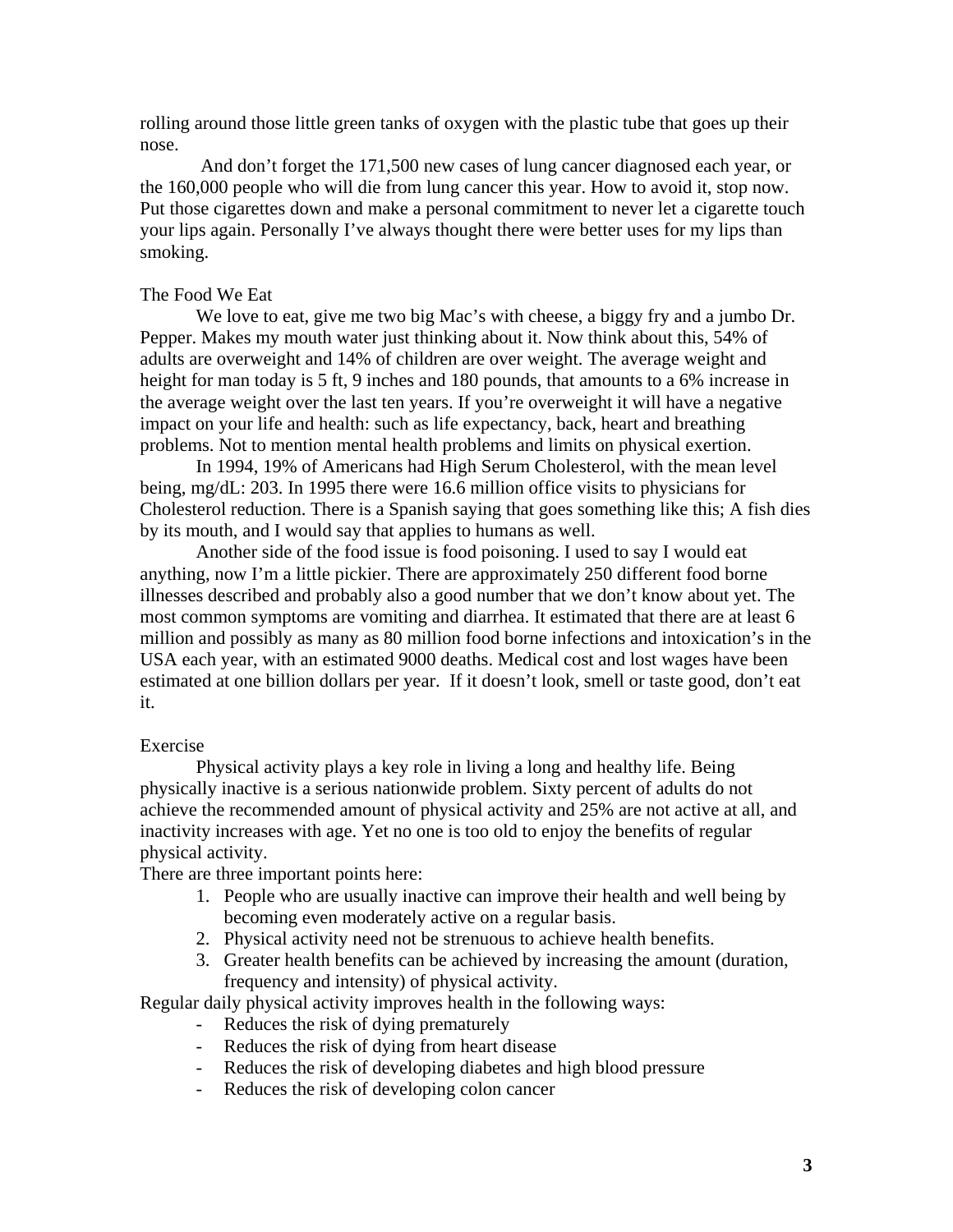- Lowers high blood pressure
- Reduces feelings of depression, anxiety and promotes psychological well being
- Helps build and maintain healthy bones, muscles and joints

How's your exercise program coming?

## Mental Health

There were 31.8 million visits to physicians for mental disorders in 1996, 1.9 million for schizophrenic issues, 4.7 million for depression and 4.3 million for anxiety. In 1997 there were 1,16 million divorces in the USA.

#### Violence

This can be in our personal lives or on the job. Our society has become much more violent than in the past and over the last ten years there has been a considerable increase in work related violence. This should be kept in mind when dealing with customers as well as when hiring, disciplining and terminating employees. In 1997 there were 32, 436 fire arm deaths in the USA, of these 18, 846 were homicides, which is the  $14<sup>th</sup>$  leading cause of death.

## Health Issues

The leading cause of death in 1996 was heart disease. There are 2.6 million cases of prostate disease reported annually and 32, 891 men died from it in 1997. Over 90% of prostrate cancer is curable if caught in its early stages. Over 90% of all men have some form of prostrate disease by age 90.

When was the last time the doctor told you to bend over and cough? Maybe it's time for a visit, it could save your life.

 Men made 300 million visits to the Doctors office in 1995, the emergency room 42 million times, accounted for 26 million out patient visits and had 16 million surgical procedures performed. The most common chronic condition was Sinusitis; the most common acute condition was Influenza. The bad news is that as many as 98,000 deaths each year are attributed to medical mistakes made in hospitals and doctors offices.

Nearly 60% of all men visited the dentist at least once during the last year. It is interesting too that the more education a person has, the more likely they are to go to the dentist, under 12 years education 38%, over 13 years 74%.

#### Sex

Now were talking, let's get down to the good stuff. We used to say a little sex would never hurt you, boy has that changed. These days if you're sleeping around with out using protection, you are playing Russian roulette with a loaded gun.

Hears the numbers for sexually transmitted diseases (STD's). In 1996: 52, 995 cases of Syphilis, 490, 000 cases of Chlamydia, 325, 883 cases of Gonorrhea and 58, 254 new cases of AIDS/HIV, with 16, 516 deaths annually. STD's are on the increase and the list goes on. Bottom line, wear your rubbers or keep it in your pants.

#### Infectious Diseases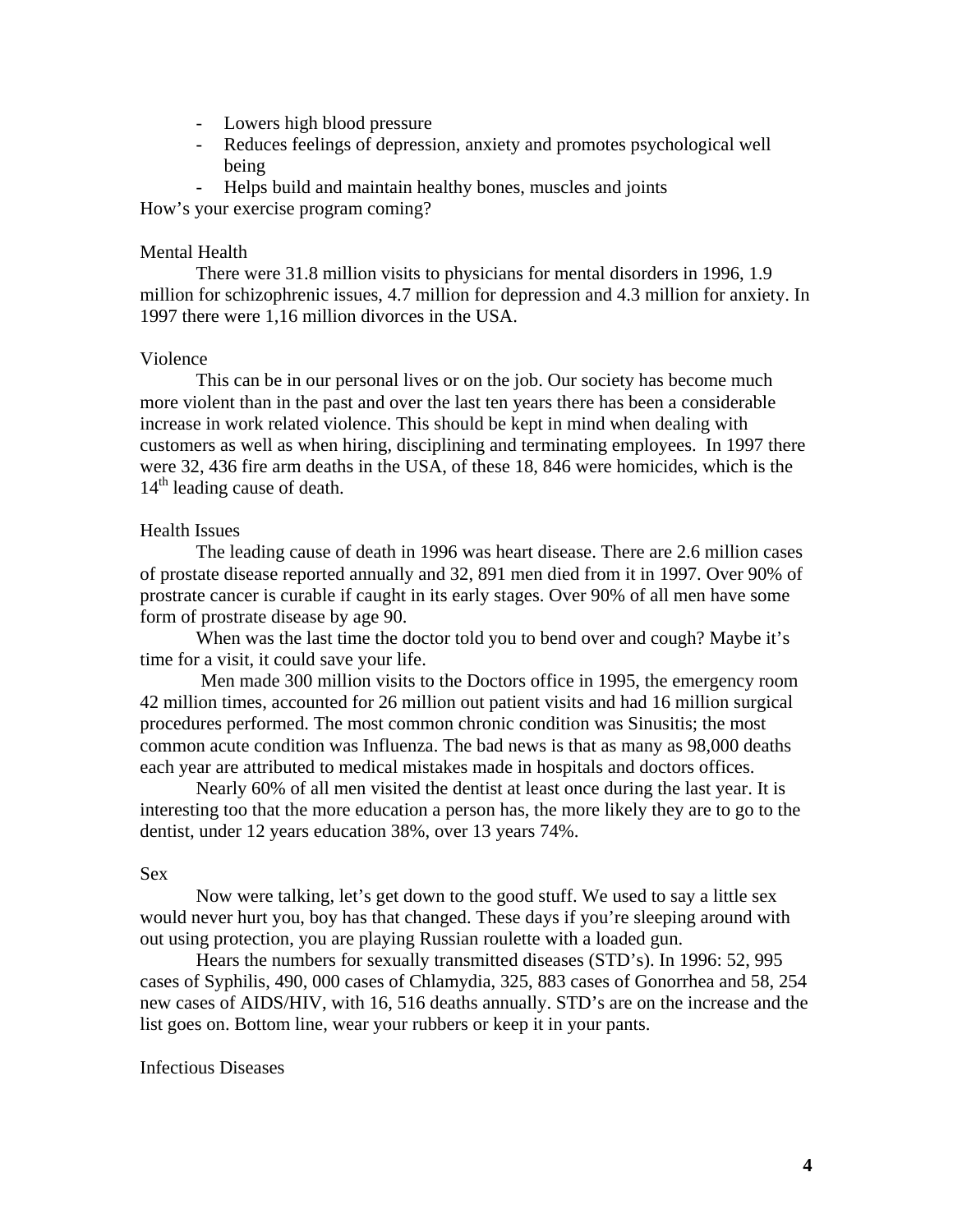10, 637 cases of Hepatitis B in 1996, 22, 327 cases of TB and 45, 471 cases of Salmonella. Your best protection against infection is wearing gloves and frequent hand washing. After that, keep your hand away from your eyes, nose, mouth and other body openings. If you get a cut or abrasion, clean it promptly with a germ-killing agent and cover it with a Band-Aid. If it's serious or does not look likes it's healing or is getting worse after a couple of days, see a doctor immediately.

There are some really nasty strains of pathogenic organisms showing up, such as flesh eating bacteria, antibiotic resistant staph/strep and others that we don't even have names for yet. If you think you're sick, don't second-guess yourself, your body knows and is trying to tell you something, listen to it. Go to the emergency room or your doctor immediately, a day can make the difference between life and death. I know it can be a tough call, when money is tight.

Once, I was in the hospital for a kidney stone. The doctor told me the procedure would cost \$7000.00. I asked him if my insurance would cover all that? He looked me in the eye and asked me. What difference does it make? You'll die without it. He had a point and since that day, I haven't worried about medical costs. I can always file for bankruptcy if I have to.

## Cell Phones

Although the evidence is mixed, there are some experts who believe that the use of cell phones, next to the head can cause or increase the chance of brain cancer. I'm not a scientist, so I don't have any facts, other than that I've know several people who used a cell phone a lot and mysteriously got and died from brain cancer.

I now use an ear phone and lapel microphone with my cell phone. And it's a lot safer when driving as I don't need to hold the phone and I can dial with voice activation.

#### Ergonomics

This is another controversial issue. OSHA has proposed new regulations designed to prevent what used to be known as repetitive stress injuries (RSI). The name has now been changed to musculoskeletal disorders (MSD's). The basic concept is that repeat motions, heat, vibration, awkward or static posture, constant pressure, among other things cause body parts to wear out. Regardless of whether this becomes law or not, these are issues you need to be aware of and possibly alter your work pattern to avoid unnecessary and preventable risks to yourself and workers.

#### Let's Review

Don't forget the obvious. Slip, trip and fall protection, chemical and electrical shock hazards, MSDS sheets, first aid kits, personal protective equipment (PPE), employee training, and awareness, along with some common sense will help prevent accidents and injuries on the job. It's the law and we as a profession have a moral obligation to protect our employees as well as our own health so we may enjoy a long, full and productive life.

What the numbers say is that very few window cleaners will meet their maker falling off a building. It's how you live your life that will kill you before your time. And just like knowing how to properly tie off a safety line on a building will keep you from hitting the ground should you fall. There are thing you can do that will help assure that